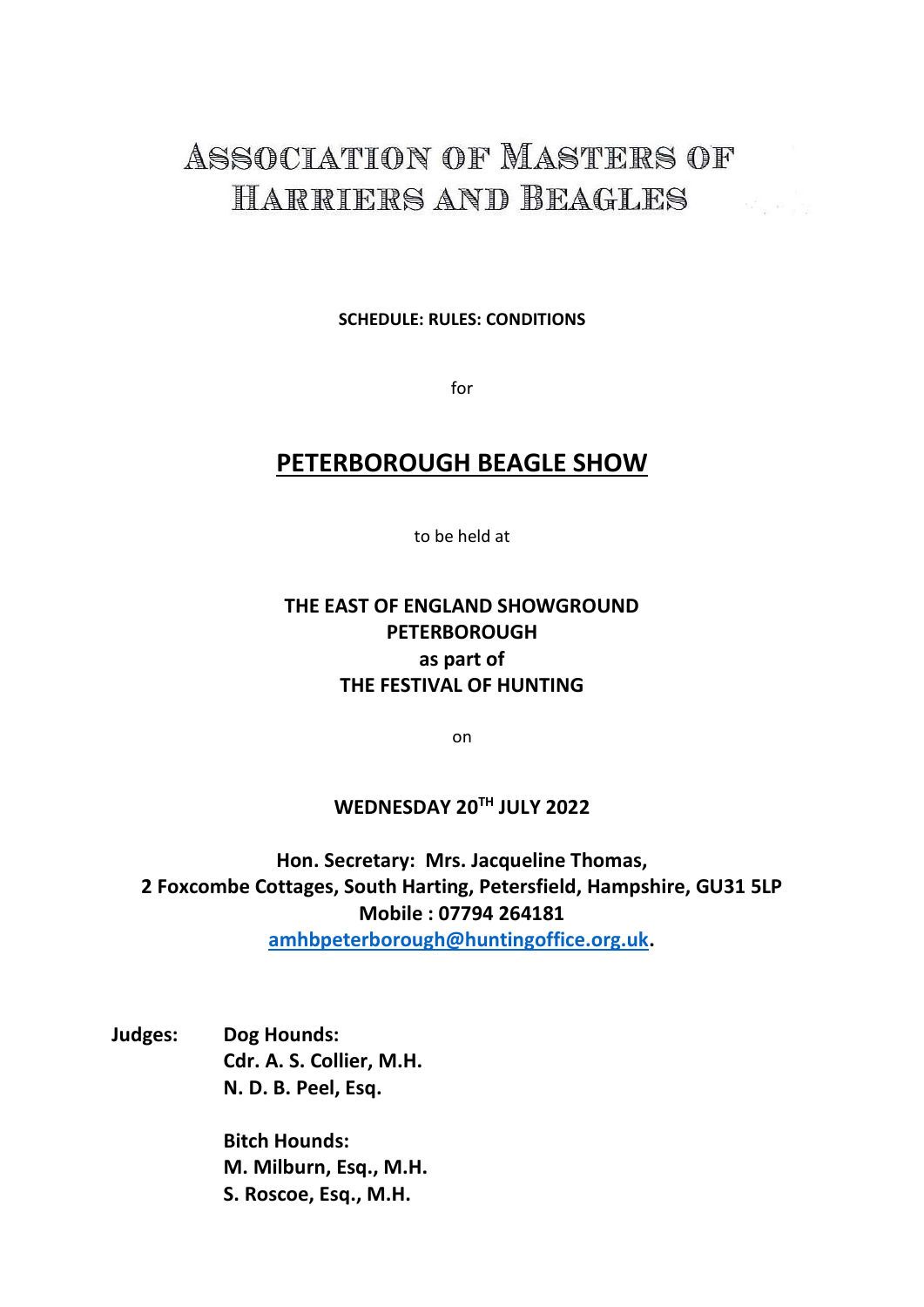### **RULES FOR PETERBOROUGH BEAGLE SHOW**

- 1) All Hounds shown must belong to registered or recognised packs of Beagles hunting a registered Country in Great Britain or in Ireland, or Hunts where the Master or a Representative is a member of the Association and must be registered in the Stud Book. Unentered Hounds are eligible for admission thereto in accordance with Stud Book Rules 1, 2 & 3. An Unentered Hound is one that was whelped between 1st December 2020 and 30<sup>th</sup> November 2021.
- 2) The Committee of the Association shall draw up the Prize List and Conditions of Showing, appoint Judges, provide Cups and Staff Gratuities, and make such other arrangements as may from time to time be necessary.
- 3) All Hounds must have been bred by the Hunt by which they are shown, except in Class 6 (Stallion Hounds) where draft Hounds may be shown.
- 4) Huntsmen or Kennel Huntsmen who show Hounds in four classes or more will receive a gratuity of £40 to be collected from the Secretary after the last class in which they are involved and on return of the armband. Those who show Hounds in less than four classes will receive a gratuity of £10 on return of the armband.
- 5) Beagles shall not exceed sixteen inches in height except in Class 2a, where Hounds will not be measured. Prize Winners in Class 2a will not be eligible for the Championship and will not be included in the Points Class.
- 6) No Hound having won a Champion Cup shall be shown again for the same Cup. No entry having won a Cup or First Prize shall be shown again (in its entirety) for the same Cup or Prize, except in Class 7 where previous winners may be shown.
- 7) Members in arrears with their annual subscription entering Hounds for the Peterborough Show shall only be allowed to show such Hounds on payment of subscriptions with double entry fees, to be paid before 8.30 am on the day of Show.
- 8) Appendix B and C Hounds shall be ineligible in all Beagle Classes.
- 9) Masters of Beagles coming up for election at the May Committee Meeting and being duly elected at that meeting shall be allowed to enter and show Hounds provided that the Conditions of Entry shall have been complied with.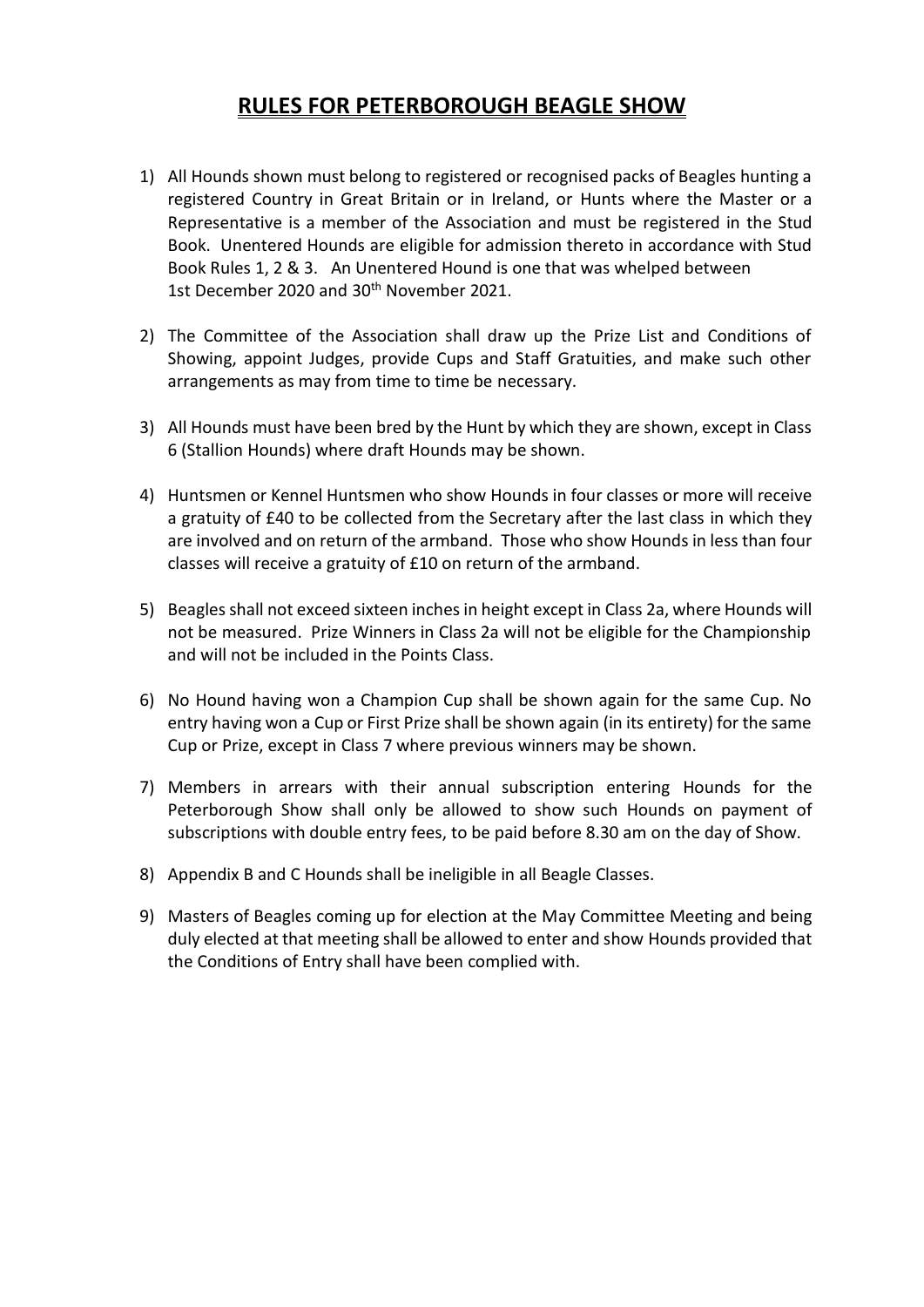# **CONDITIONS FOR PETERBOROUGH BEAGLE SHOW PURSUANT TO RULE 2 ABOVE**

- a) All Hounds must be either the property of Members of the Association or of Hunts of which the Master or a Representative is a Member of the Association. At least one Master from each representative pack shall be a Vice President of the Show.
- b) Late entered Hounds cannot be shown until they are entered in the Stud Book.
- c) Hounds born after 1<sup>st</sup> December 2020 are eligible for Unentered Classes. Unentered Hounds and Prize Winners of Class 2a shall not be eligible for Champion Cups.
- d) Packs may enter as many Hounds as they wish in each class but are restricted to showing not more than two entries out of the number they have entered in each class. In Couples and Two-Couple Classes, one entry means two or four Hounds respectively. Hounds shown in Class 2a may not be shown in Class 2.
- e) Five hounds may be entered in Two-Couple Classes, one to be withdrawn on the day of the Show, notifying the Hound Show Office not later than 8.30 am.
- f) Substitute entries may be made **no later than 6pm on Friday, 1 st July 2022**. **Thereafter no substitutions may be made for any reason whatsoever.**
- g) Beagles must be on the Show Ground not later than **8.00 am** in time to be measured before the Show commences at **9.15 am.**
- h) Masters and Hunt Staff showing Hounds **must** wear their hunt uniforms. Those holding hounds if not wearing uniform **must** wear a clean white coat, shirt and tie, dark trousers, dark shoes and a bowler hat.
- i) Armbands must be worn on the left arm by those showing Hounds. Rosettes to be put on the right arm.
- j) For packs arriving the previous day, Masters are requested to make their own arrangements for accommodation of Hunt Staff. Hounds may be kennelled on site in kennels secured by the Hunt through Entry Fees. Vehicles must arrive on site before 10pm on the eve of the Show.
- k) The Entry Fee for Beagle Packs is £60.00. Each pack may enter as many classes as they wish. The Entry Fee for packs showing 6 hounds or less in total during the day is £30.00.  $1^{st}$  and  $2^{nd}$  prize winners in the previous year may compete, provided that such a Hound competes in a Class of the current year.
- l) All packs showing more than 6 hounds will be allocated a temporary kennel provided at the Show. Secondary Kennels are available at a cost of £55.00 and must be booked in advance. Forward parking will be reserved for Beagle packs in the Hound Box Park in a secure area inside the showground. Exhibitors will be responsible for the welfare of Hounds within their respective Hound boxes/kennels. Kennels are available at the showground on the eve of the Show from 2pm. Gates close at 10pm.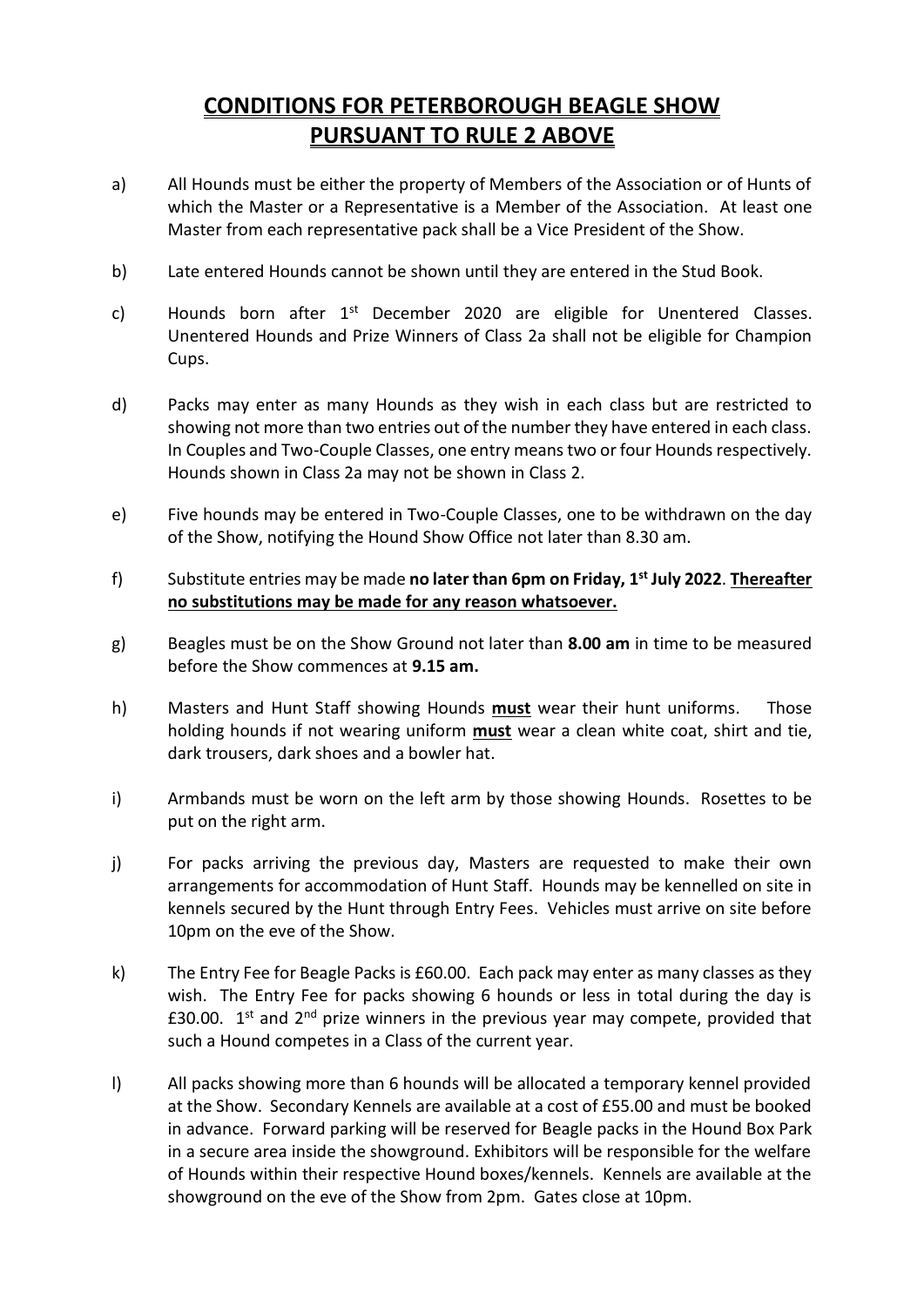- m) No motor vehicles or trailers will be allowed to enter the Hound enclosure before or after the Show.
- n) Meat must not be used in the ring when showing Hounds. Anyone using material other than biscuit shall be asked to remove the Hounds from the ring for that Class.
- o) Hounds should not be sent for exhibition at the Show if they are suffering from an infectious or contagious disease, nor if they have been in contact with animals suffering from such diseases within 4 weeks prior to the date of the Show.
- p) Hounds will be checked for microchips in accordance with the Association's rules. Hounds without identification will not be allowed to show.
- q) The Committee reserve the right to cancel or amalgamate any class at short notice if the number of eligible entries in any class should drop below three.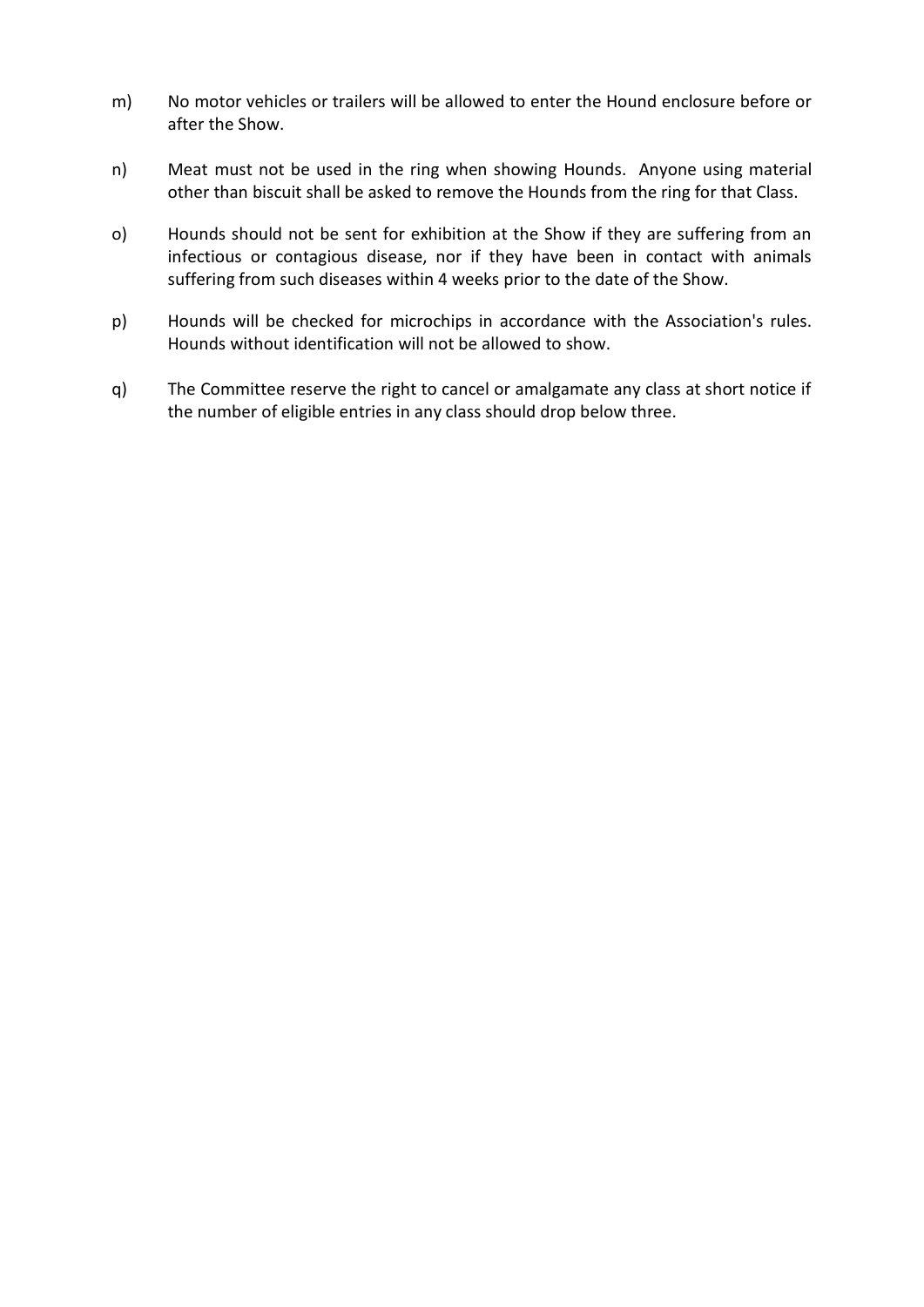# **SCHEDULE OF PRIZES OFFERED FOR**

## **BEAGLES**

(Not to exceed sixteen inches, except in Class 2a.)

# **DOG HOUNDS**

#### **Class 1: UNENTERED DOG HOUND**

**THE HOARE PERPETUAL CHALLENGE CUP** will be awarded to the Owner or Master, being the Exhibitor, of the best single Unentered Dog Hound

#### **Class 2: ENTERED DOG HOUND**

**THE PER ARDUA CHALLENGE CUP,** presented by the Royal Air Force Beagling Association will be awarded to the Owner or Master, being the Exhibitor, of the best single Entered Dog Hound

#### **Class 2a: ENTERED DOG HOUND (No height restriction)**

**THE SUSAN ANDREWS MEMORIAL TROPHY** will be awarded to the Owner or Master, being the Exhibitor, of the best single Entered Dog Hound.

Entries for this class will NOT be measured and may therefore exceed 16" at the shoulder. A A Hound entered in this class may not compete in Class 2.

First and Second-Placed Hounds in this Class are not eligible to complete in Class 8, the Dog Hound Championship and will not be included in the Points Class.

#### **Class 3: RESTRICTED ENTERED DOG HOUND**

**THE KEN GEORGE MEMORIAL TROPHY** will be awarded to the Owner or Master, being the Exhibitor, of the best single Entered Dog Hound coming from a pack that has not won a first prize or Championship Cup in a Dog Hound Class at the Peterborough Harrier & Beagle Show since 2019 (3 years).

#### **Class 4: DOG HOUND COUPLE**

**THE RYEDALE PERPETUAL CHALLENGE CUP** will be awarded to the Owner or Master, being the Exhibitor, of the best Couple of Dog Hounds of any age

#### **Class 5: DOG HOUND TWO COUPLE**

**THE FRED ROBINSON PERPETUAL CHALLENGE CUP** will be awarded to the Owner or Master, being the Exhibitor, of the best Two Couple of Dog Hounds of any age.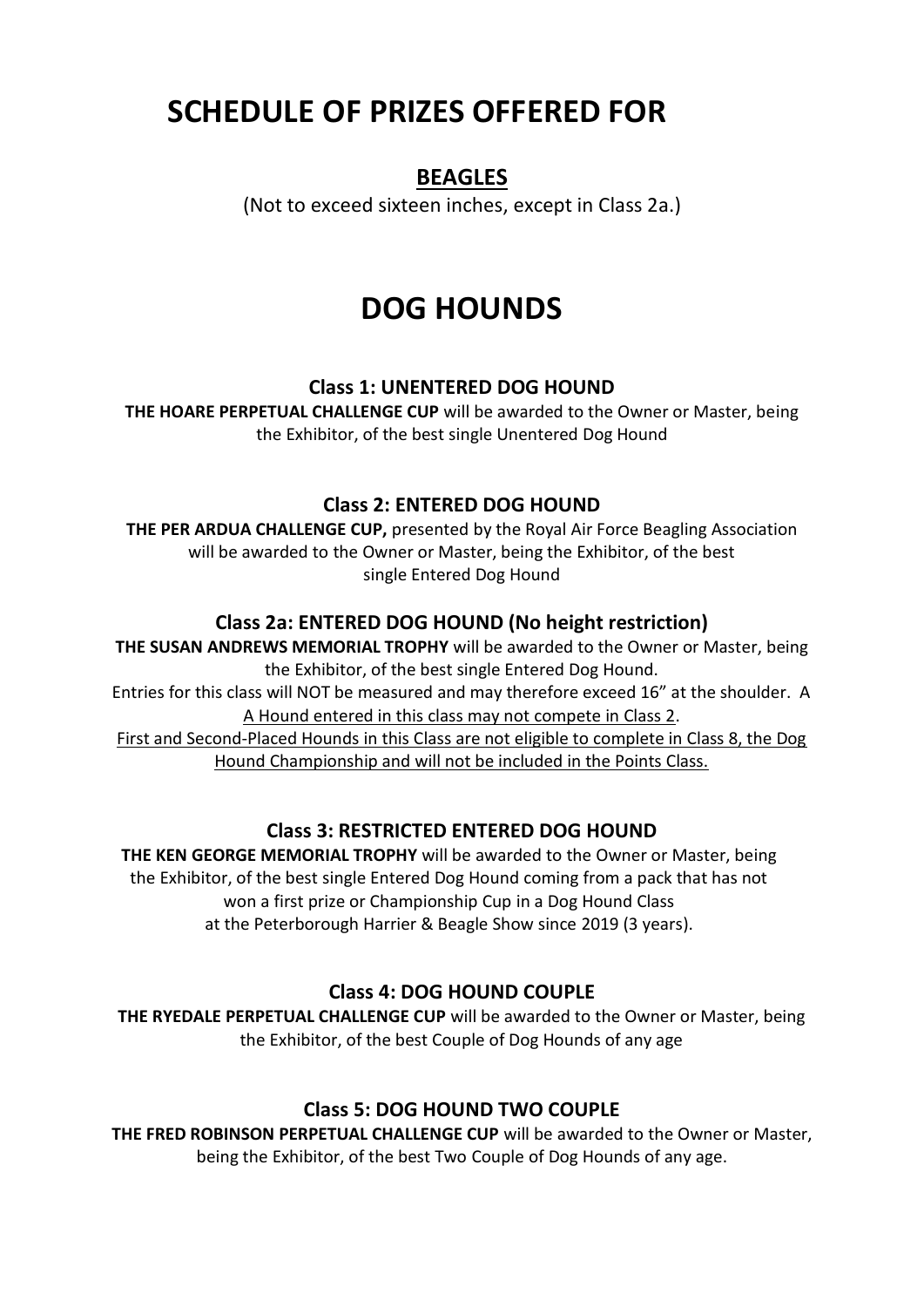#### **Class 6: STALLION HOUND**

**THE JOHN PAWLE PERPETUAL CHALLENGE TROPHY** will be awarded to the Owner or Master, being the Exhibitor, of the best single Dog Hound not less than a second season hunter certified to be the sire of live puppies

#### **Class 7: VETERAN DOG HOUND**

**A PERPETUAL CHALLENGE CUP,** presented by the Hon. Mrs. N. C. Hermon-Worsley, will be awarded To the Owner or Master, being the Exhibitor, of the best single Dog Hound to have completed not less than six seasons' hunting

#### **Class 8: DOG HOUND CHAMPIONSHIP**

(No entry required)

**THE ESCOMBE CHAMPIONSHIP PERPETUAL CHALLENGE CUP** will be awarded to the Owner or Master, being the Exhibitor, of the best Dog Hound exhibited in any of the Entered classes except Class 2a.

1st & 2nd prize-winners (excluding previous Champions) may compete in the Championship. At least one Hound may come forward from  $1^{st}$  &  $2^{nd}$  prize-winning entries in the Couple and Two Couple Classes. A Master may bring forward more than one Hound from these entries, at his own discretion. A prize winner in the previous year may compete, provided that such a Hound competes in a Class of the current year. (Unentered Hounds and Winners of Class 2a are ineligible).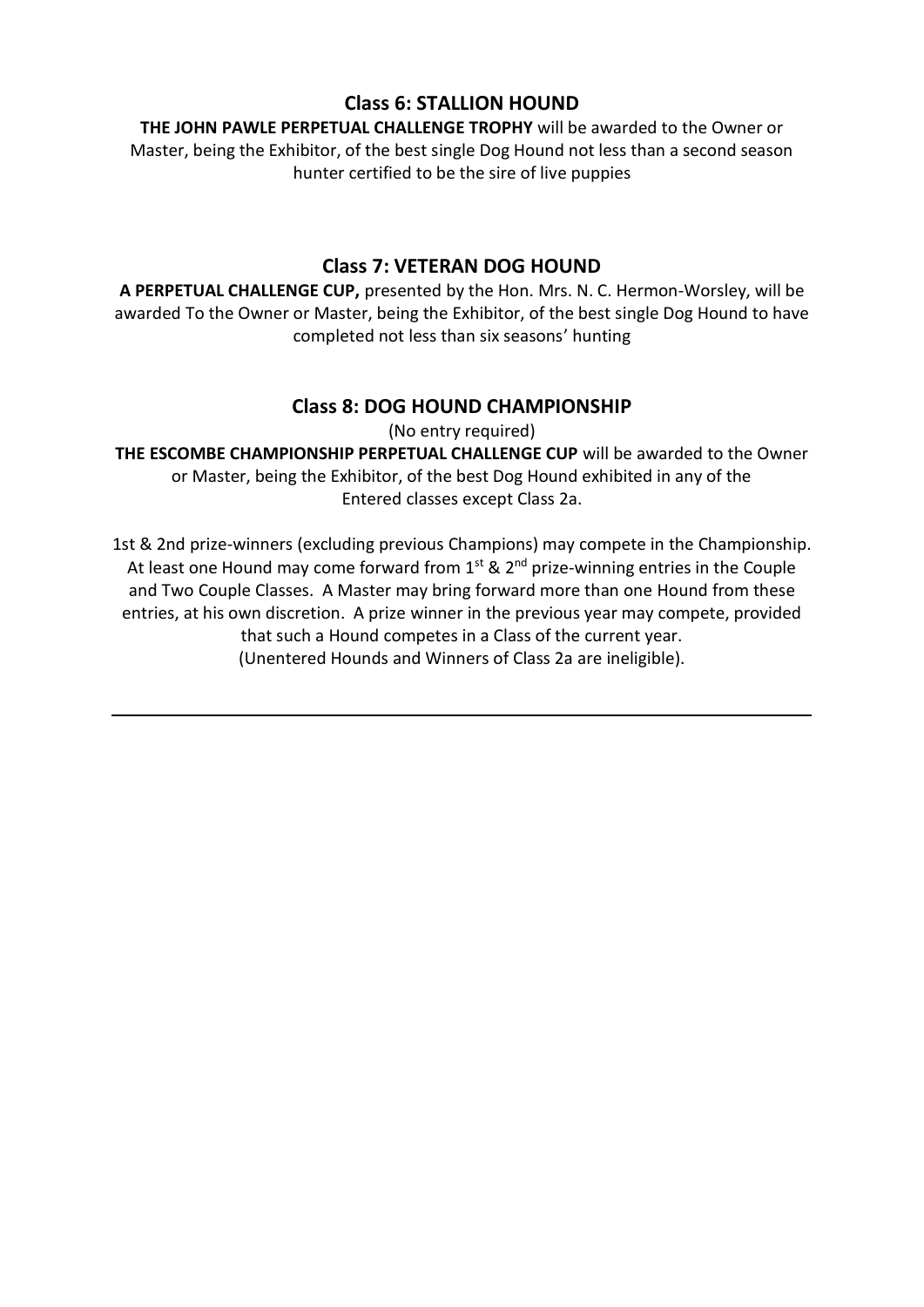# **BITCH HOUNDS**

(Not to exceed 16 inches)

#### **Class 9: UNENTERED BITCH HOUND**

**THE MRS MCKEEVER PERPETUAL CHALLENGE CUP** will be awarded to the Owner or Master, being the Exhibitor, of the best single Unentered Bitch Hound

#### **Class 10: ENTERED BITCH HOUND**

**A PERPETUAL CHALLENGE CUP** presented by Major G B Leake, MC TD, will be awarded to the Owner or Master, being the Exhibitor, of the best single Entered Bitch Hound

### **Class 11: RESTRICTED ENTERED BITCH HOUND**

**THE RICHARD BRAMLEY TROPHY** will be awarded to the Owner or Master, being the Exhibitor, of the best Single Entered Bitch Hound coming from a pack that has not won a first prize or Championship Cup in a Bitch Hound Class at the Peterborough Harrier & Beagle Show since 2019 (3 years).

#### **Class 12: BITCH HOUND COUPLE**

**A PERPETUAL CHALLENGE CUP,** presented by the Army Beagling Association, will be awarded to the Owner or Master, being the Exhibitor, of the best Couple of Bitch Hounds of any age

#### **Class 13: BITCH HOUND TWO COUPLE**

**THE BRIGADIER GIBSON PERPETUAL CHALLENGE TROPHY** will be awarded to the Owner or Master, being the Exhibitor, of the best Two Couple of Bitch Hounds of any age

#### **Class 14: BROOD BITCH**

#### **THE NORTHUMBERLAND PERPETUAL CHALLENGE CUP** presented by

Colonel L Y Gibson CBE TD C de G DL, will be awarded to the Owner or Master, being the Exhibitor, of the best registered Bitch being not less than a second season hunter, certified to have been the dam of live puppies

#### **Class 15: POINTS CLASS**

(No entry required)

**THE MARY McLAREN PERPETUAL CHALLENGE CUP** will be awarded to the Pack gaining the most 1st, 2nd and 3rd prizes in Classes 1,2,4,5,6,7,9,10,12,13, and 14. This will be assessed on point basis, one point being awarded for each 1st, 2nd or 3rd place in each class. The pack with the greatest number of points will be judged the winner. In the event of a tie, the Trophy will go to the tied pack which has the most 1st places. (The winners of Class 2a, 3 and 11 are not included in the Points Class).